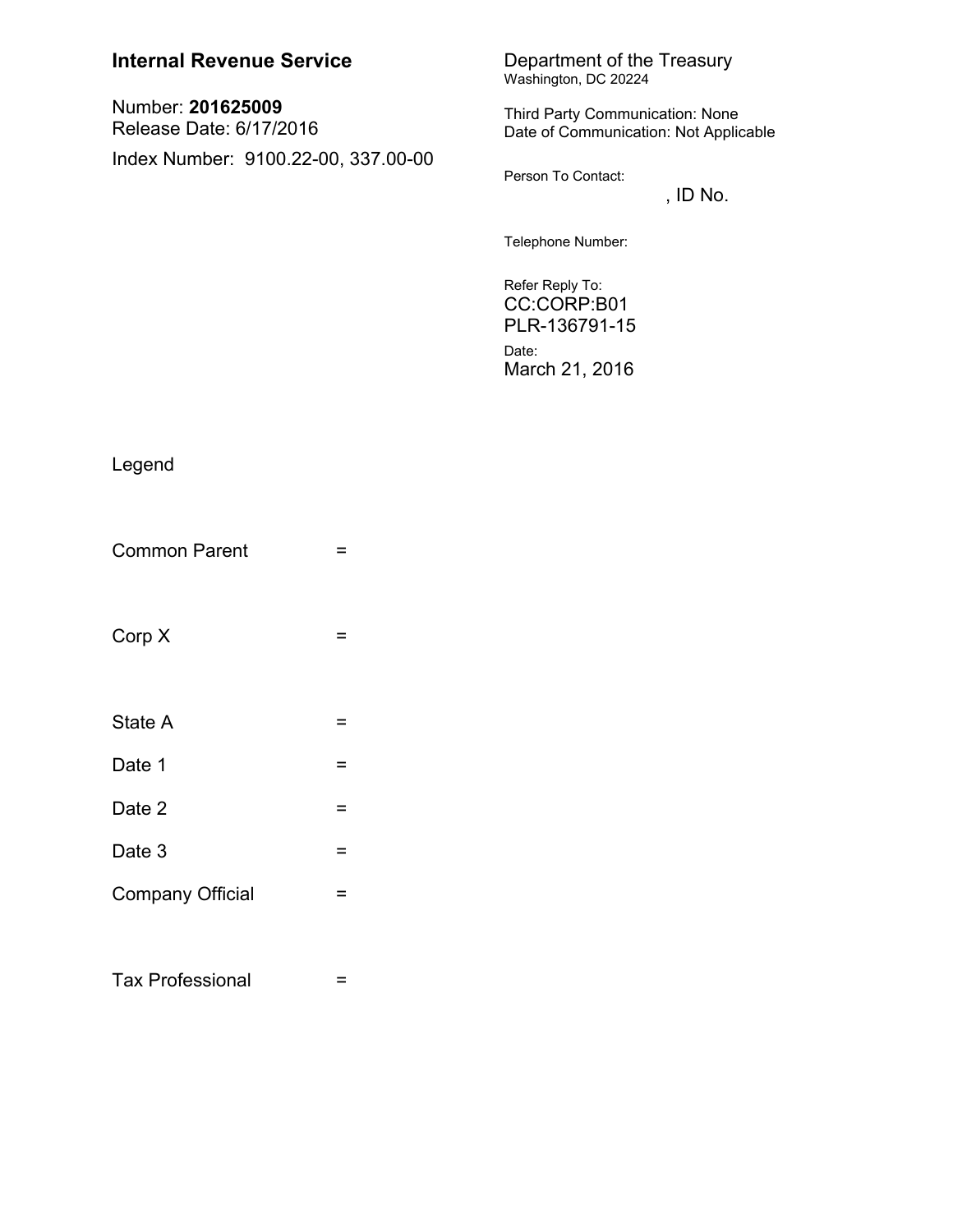## Dear :

This letter responds to a letter dated November 5, 2015, submitted on behalf of Common Parent, as common parent of the consolidated group of which Corp X was a member (the "Common Parent Consolidated Group"), requesting an extension of time under § 301.9100-3 of the Procedure and Administration Regulations to file an election. In particular, Common Parent is requesting an extension of time to file an election under § 1.337(d)-7(c)(1) of the Income Tax Regulations (the "Election") that was required to be filed with the Common Parent Consolidated Group's Federal income tax return for the taxable year ending on Date 3. Additional information was submitted in a letter dated March 14, 2016. The information submitted is summarized below.

Corp X was formed on Date 1 as a State A corporation. On Date 2, Corp X underwent an initial public offering ("IPO"). Corp X elected to be a regulated investment company ("RIC") under § 851. As a result of the IPO and the RIC election, Corp X ceased to be a member of the Common Parent Consolidated Group.

A deemed sale election under § 1.337(d)-7(c) for Corp X to recognize gain and loss on the property it held as a C Corporation prior to its conversion to a RIC was required to be attached to the Common Parent Consolidated Group's return for the taxable year in which the deemed sale occurred. However, for various reasons, the Election was not filed. Subsequently, this request was submitted under § 301.9100-3 for an extension of time to file the Election. The period of limitations on assessment under § 6501(a) of the Code has not expired for the Common Parent Consolidated Group's taxable year for which it desires to make the Election, or for any taxable years that would be affected by the Election, had it been timely filed. Common Parent has represented that it does not seek to alter a return position for which an accuracy-related penalty has been or could be imposed under § 6662 at the time it requested relief and the new position requires or permits a regulatory election for which relief is requested.

Section 1.337(d)-7(a)(1) provides, in part, that if property owned by a C corporation becomes the property of a RIC in a conversion transaction (as defined in § 1.337(d)-  $7(a)(2)(ii)$ , then § 1374 treatment will apply (as described in § 1.337(d)-7(b)), unless the C corporation elects deemed sale treatment with respect to the conversion transaction.

Section 1.337(d)-7(a)(2)(i) defines a C corporation, for purposes of § 1.337(d)-7, as a corporation that is not an S corporation, a RIC, or a REIT.

Section 1.337(d)-7(a)(2)(ii) defines the term conversion transaction as the qualification of a C corporation as a RIC or REIT or the transfer of property owned by a C corporation to a RIC or a REIT.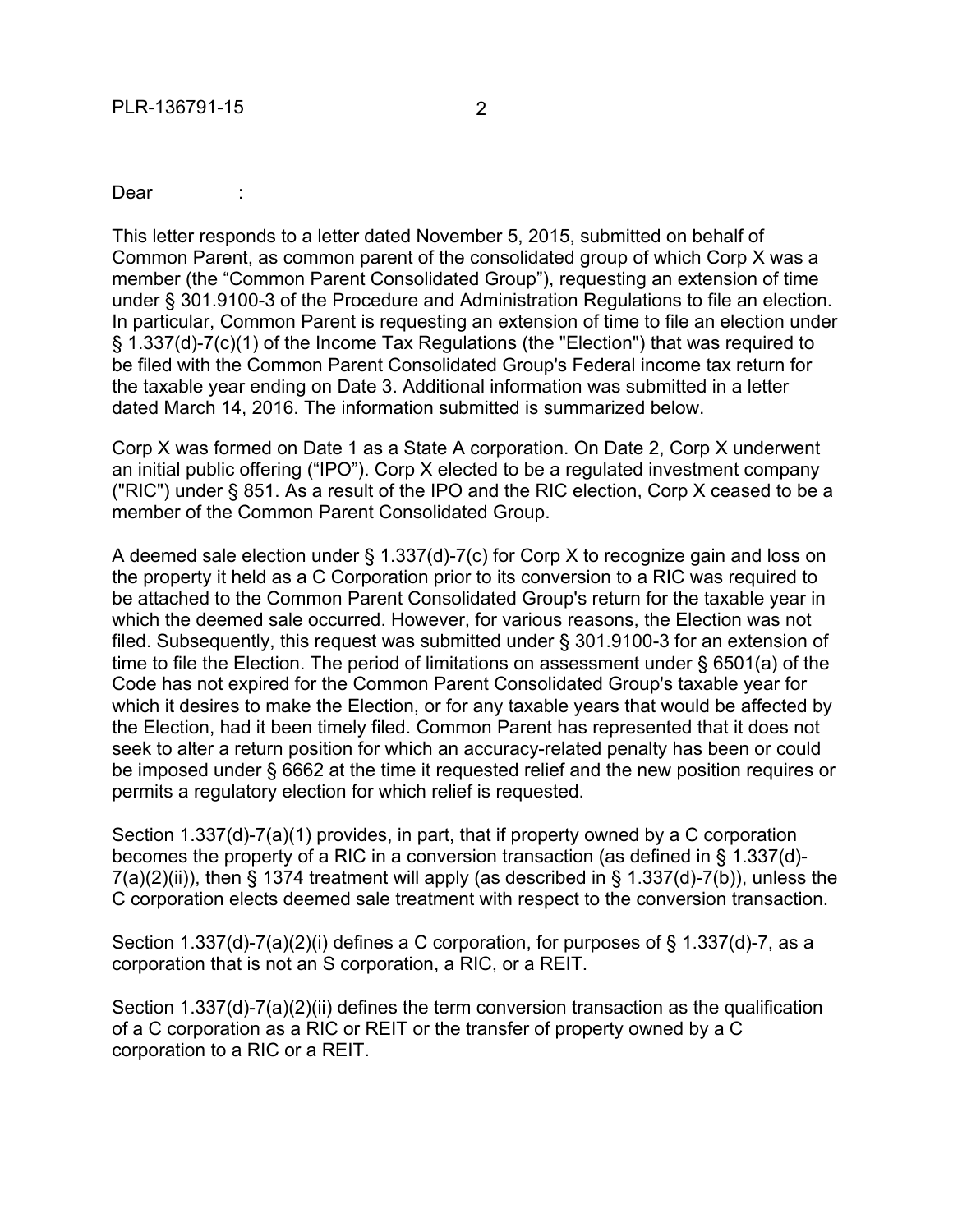PLR-136791-15 3

Section 1.337(d)-7(c)(5) provides that a deemed sale election is made by a C corporation by attaching a statement, as described therein, to its return for the taxable year in which the deemed sale occurs.

Under § 301.9100-1(c), the Commissioner has discretion to grant a reasonable extension of time to make a regulatory election, or a statutory election (but no more than six months except in the case of a taxpayer who is abroad), under all subtitles of the Code except subtitles E, G, H, and I.

Sections 301.9100-1 through 301.9100-3 provide the standards the Commissioner will use to determine whether to grant an extension of time to make a regulatory election. Section 301.9100-1(a). Section 301.9100-2 provides automatic extensions of time for making certain elections. Section 301.9100-3 provides extensions of time for making regulatory elections that do not meet the requirements of § 301.9100-2. Requests for relief under § 301.9100-3 will be granted when the taxpayer provides evidence to establish to the satisfaction of the Commissioner that the taxpayer acted reasonably and in good faith, and that granting relief will not prejudice the interests of the government. Section 301.9100-3(a).

In this case, the time for filing the Election is fixed by the regulations (i.e., § 1.337(d)- 7(c)(5)). Therefore, the Commissioner has discretionary authority under § 301.9100-3 to grant an extension of time for Common Parent to file the Election, provided Common Parent establishes that it acted reasonably and in good faith, that the requirements of §§ 301.9100-1 and 301.9100-3 are satisfied, and that granting relief will not prejudice the interests of the government.

Information, representations, and affidavits submitted by Common Parent, Company Official, and Tax Professional explain the circumstances that resulted in the failure to timely file the Election. The information establishes that Common Parent reasonably relied on a qualified tax professional who failed to make, or advise Common Parent to make, the Election, and that the request for relief was filed before the failure to timely make the election was discovered by the Internal Revenue Service. See §§ 301.9100-  $3(b)(1)(i)$  and  $(v)$ .

Based on the facts and information submitted, including the affidavits submitted and the representations that have been made, we conclude that Common Parent has shown that it acted reasonably and in good faith, the requirements of §§ 301.9100-1 and 301.9100-3 are satisfied, and granting relief will not prejudice the interests of the government. Accordingly, an extension of time is granted under § 301.9100-3, until 60 days from the date on this letter, for Common Parent to file the Election.

The above extension of time is conditioned on the Common Parent Consolidated Group's tax liability, if any, being not lower, in the aggregate, for all years to which the Election applies, than it would have been if the Election had been made timely (taking